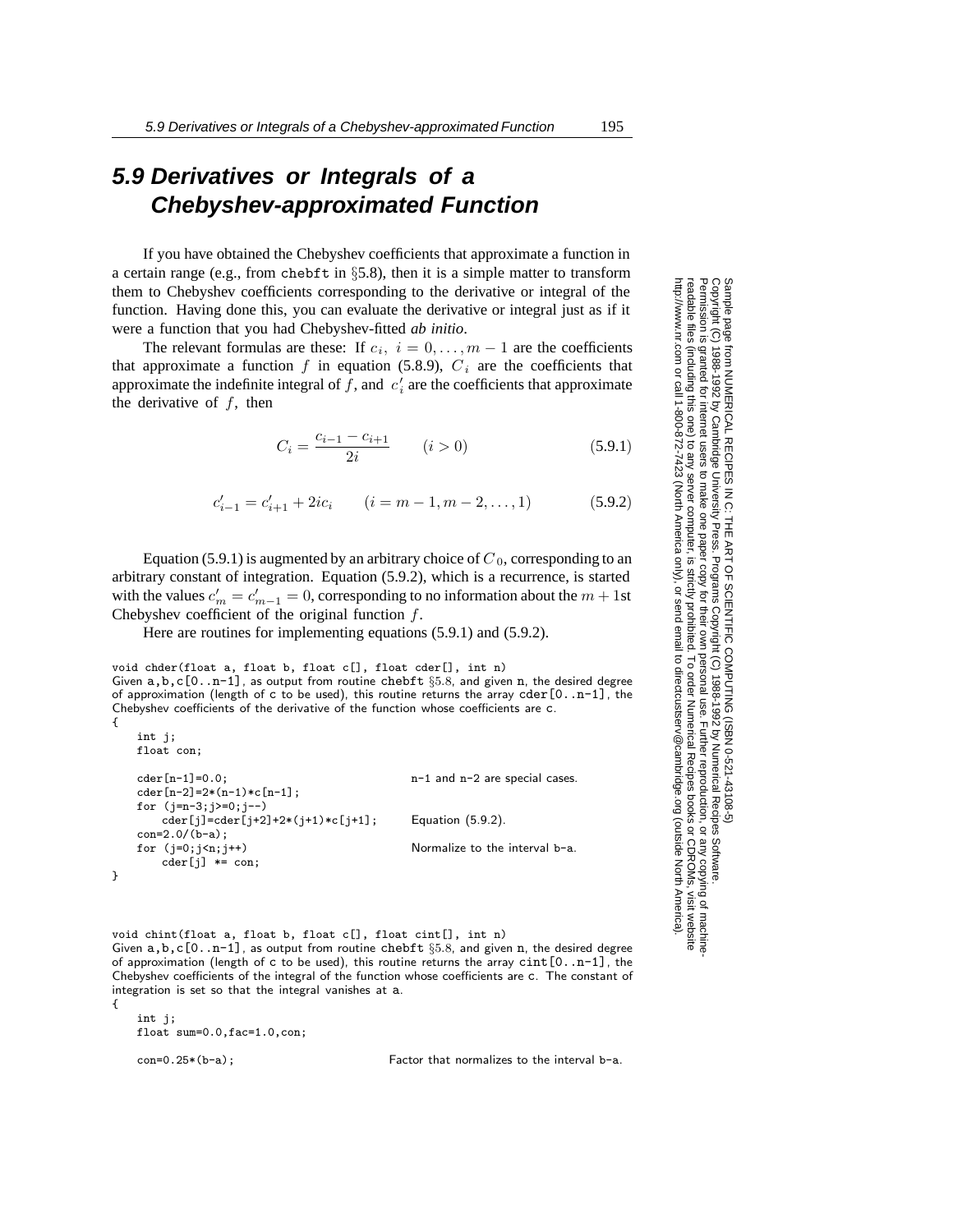```
for (j=1; j<=n-2; j++) {
    \text{cint}[j] = \text{con} * (c[j-1] - c[j+1])/j; Equation (5.9.1).
   \text{fac} = -\text{fac}; Will equal \pm 1.
}
\text{cint}[n-1]=\text{con}*c[n-2]/(n-1); Special case of (5.9.1) for n-1.
sum += fac*cint[n-1];
cint [0] = 2.0*sum; Set the constant of integration.
```

```
sum += fac*cint[j]; Accumulates the constant of integration.
```
### **Clenshaw-Curtis Quadrature**

Since a smooth function's Chebyshev coefficients  $c_i$  decrease rapidly, generally exponentially, equation (5.9.1) is often quite efficient as the basis for a quadrature scheme. The routines chebft and chint, used in that order, can be followed by repeated calls to chebev if  $\int_a^x f(x)dx$  is required for many different values of x in the range  $a \le x \le b$ .

If only the single definite integral  $\int_a^b f(x)dx$  is required, then chint and chebev are replaced by the simpler formula, derived from equation (5.9.1),

$$
\int_{a}^{b} f(x)dx = (b-a)\left[\frac{1}{2}c_0 - \frac{1}{3}c_2 - \frac{1}{15}c_4 - \dots - \frac{1}{(2k+1)(2k-1)}c_{2k} - \dots\right]
$$
\n(5.9.3)

where the  $c_i$ 's are as returned by chebft. The series can be truncated when  $c_{2k}$  becomes negligible, and the first neglected term gives an error estimate.

This scheme is known as *Clenshaw-Curtis quadrature* [1]. It is often combined with an adaptive choice of N, the number of Chebyshev coefficients calculated via equation (5.8.7), which is also the number of function evaluations of  $f(x)$ . If a modest choice of N does not give a sufficiently small  $c_{2k}$  in equation (5.9.3), then a larger value is tried. In this adaptive case, it is even better to replace equation (5.8.7) by the so-called "trapezoidal" or Gauss-Lobatto (§4.5) variant,

$$
c_j = \frac{2}{N} \sum_{k=0}^{N} f\left[\cos\left(\frac{\pi k}{N}\right)\right] \cos\left(\frac{\pi j k}{N}\right) \qquad j = 0, \dots, N-1 \tag{5.9.4}
$$

where (N.B.!) the two primes signify that the first and last terms in the sum are to be multiplied by  $1/2$ . If N is doubled in equation (5.9.4), then half of the new function evaluation points are identical to the old ones, allowing the previous function evaluations to be reused. This feature, plus the analytic weights and abscissas (cosine functions in 5.9.4), give Clenshaw-Curtis quadrature an edge over high-order adaptive Gaussian quadrature (cf. §4.5), which the method otherwise resembles.

If your problem forces you to large values of  $N$ , you should be aware that equation (5.9.4) can be evaluated rapidly, and simultaneously for all the values of  $j$ , by a fast cosine transform. (See §12.3, especially equation 12.3.17.) (We already remarked that the nontrapezoidal form (5.8.7) can also be done by fast cosine methods, cf. equation 12.3.22.)

### CITED REFERENCES AND FURTHER READING:

Goodwin, E.T. (ed.) 1961, Modern Computing Methods, 2nd ed. (New York: Philosophical Library), pp. 78–79.

Clenshaw, C.W., and Curtis, A.R. 1960, Numerische Mathematik, vol. 2, pp. 197–205. [1]

Permission is granted for internet users to make one paper copy for their own personal use. Further reproduction, or any copyin Copyright (C) 1988-1992 by Cambridge University Press.Programs Copyright (C) 1988-1992 by Numerical Recipes Software. Sample page from NUMERICAL RECIPES IN C: THE ART OF SCIENTIFIC COMPUTING (ISBN 0-521-43108-5) g of machinereadable files (including this one) to any servercomputer, is strictly prohibited. To order Numerical Recipes booksor CDROMs, visit website http://www.nr.com or call 1-800-872-7423 (North America only),or send email to directcustserv@cambridge.org (outside North America).

}